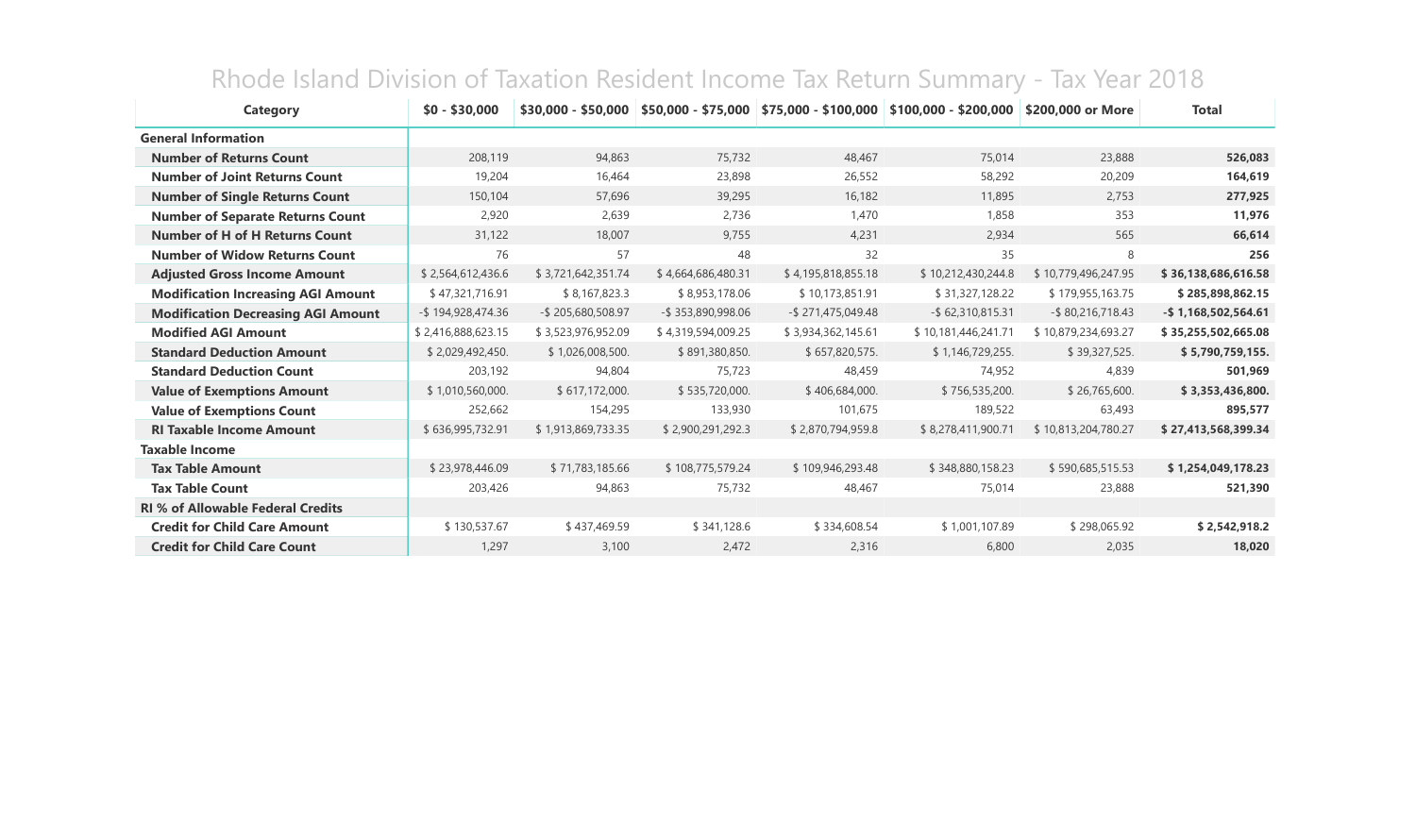| <b>Category</b>                          | $$0 - $30,000$  |                 |                 |                 | \$30,000 - \$50,000   \$50,000 - \$75,000   \$75,000 - \$100,000   \$100,000 - \$200,000   \$200,000 or More |                 | <b>Total</b>     |
|------------------------------------------|-----------------|-----------------|-----------------|-----------------|--------------------------------------------------------------------------------------------------------------|-----------------|------------------|
| <b>Credits</b>                           |                 |                 |                 |                 |                                                                                                              |                 |                  |
| <b>Out of State Credit Amount</b>        | \$3,140,360.46  | \$11,636,822.11 | \$18,360,029.08 | \$17,326,676.91 | \$51,963,270.88                                                                                              | \$98,954,974.24 | \$201,382,133.68 |
| <b>Out of State Credit Count</b>         | 15,073          | 18,516          | 16,227          | 11,106          | 19,892                                                                                                       | 8,190           | 89,004           |
| <b>Prop Tax Credit Amount</b>            | \$3,661,654.95  | \$365.          |                 |                 |                                                                                                              |                 | \$3,662,019.95   |
| <b>Prop Tax Credit Count</b>             | 12,333          | $\mathbf{1}$    |                 |                 |                                                                                                              |                 | 12,334           |
| <b>Historic Bldg-2 Amount</b>            | \$1,272.        |                 |                 |                 | \$68,264.61                                                                                                  | \$8,411,585.77  | \$8,481,122.38   |
| <b>Historic Bldg-2 Count</b>             | $\overline{2}$  |                 |                 |                 | 11                                                                                                           | 148             | 161              |
| <b>Lead Paint Amount</b>                 | \$27,900.       | \$28,678.       | \$49,590.       | \$28,804.       | \$64,837.                                                                                                    | \$21,132.       | \$220,941.       |
| <b>Lead Paint Count</b>                  | 6               | $\overline{7}$  | 13              | 9               | 21                                                                                                           | 8               | 64               |
| <b>Tuition Tax Credit Amount</b>         |                 |                 | \$1,125.58      | \$406.62        | \$9,794.52                                                                                                   | \$1,069,595.    | \$1,080,921.72   |
| <b>Tuition Tax Credit Count</b>          |                 |                 | -1              | $\mathbf{1}$    | 3                                                                                                            | 51              | 56               |
| <b>Motion Picture Tax Credit Amount</b>  |                 |                 |                 |                 | \$4,432.68                                                                                                   | \$441,561.28    | \$445,993.96     |
| <b>Motion Picture Tax Credit Count</b>   |                 |                 |                 |                 | $\mathbf{1}$                                                                                                 | 10              | 11               |
| <b>Earned Income Credit</b>              |                 |                 |                 |                 |                                                                                                              |                 |                  |
| <b>Earned Income Credit Amount</b>       | \$22,342,307.78 | \$4,316,487.02  | \$25,773.6      |                 |                                                                                                              |                 | \$26,684,568.4   |
| <b>Earned Income Credit Count</b>        | 60,414          | 17,144          | 441             |                 |                                                                                                              |                 | 77,999           |
| <b>Refundable EIC Amount</b>             | \$3,163,347.34  | \$317,466.34    | \$479.86        |                 |                                                                                                              |                 | \$3,481,293.54   |
| <b>Refundable EIC Count</b>              | 56,534          | 7,732           | 55              |                 |                                                                                                              |                 | 64,321           |
| <b>Checkoff Contributions</b>            |                 |                 |                 |                 |                                                                                                              |                 |                  |
| <b>Drug Program Amount</b>               | \$1,892.06      | \$1,063.01      | \$1,039.01      | \$831.05        | \$1,666.6                                                                                                    | \$843.          | \$7,334.73       |
| <b>Drug Program Count</b>                | 356             | 228             | 190             | 163             | 212                                                                                                          | 57              | 1,206            |
| <b>Olympic Contribution Amount</b>       | \$277.          | \$232.          | \$223.          | \$215.          | \$345.                                                                                                       | \$114.          | \$1,406.         |
| <b>Olympic Contribution Count</b>        | 253             | 192             | 180             | 141             | 208                                                                                                          | 62              | 1,036            |
| <b>RI Organ Transplant Amount</b>        | \$1,789.06      | \$1,086.01      | \$1,478.01      | \$1,127.86      | \$2,212.                                                                                                     | \$1,261.        | \$8,953.94       |
| <b>RI Organ Transplant Count</b>         | 415             | 254             | 261             | 184             | 300                                                                                                          | 64              | 1,478            |
| <b>RI Council on the Arts Amount</b>     | \$2,151.        | \$1,177.02      | \$1,579.        | \$1,227.11      | \$1,607.                                                                                                     | \$1,201.        | \$8,942.13       |
| <b>RI Council on the Arts Count</b>      | 410             | 231             | 243             | 167             | 266                                                                                                          | 61              | 1,378            |
| <b>Nongame Wildlife Fund Amount</b>      | \$2,492.03      | \$1,766.45      | \$2,430.01      | \$1,048.11      | \$1,997.32                                                                                                   | \$1,571.        | \$11,304.92      |
| <b>Nongame Wildlife Fund Count</b>       | 500             | 305             | 281             | 195             | 298                                                                                                          | 65              | 1,644            |
| <b>Child Disease Victims Fund Amount</b> | \$3,128.06      | \$1,758.01      | \$1,987.        | \$1,307.17      | \$2,176.                                                                                                     | \$651.          | \$11,007.24      |
| <b>Child Disease Victims Fund Count</b>  | 588             | 310             | 284             | 200             | 298                                                                                                          | 59              | 1,739            |
| <b>Military Family Relief Amount</b>     | \$3,656.65      | \$2,108.01      | \$2,574.69      | \$2,621.25      | \$4,293.                                                                                                     | \$1,263.        | \$16,516.6       |
| <b>Military Family Relief Count</b>      | 571             | 338             | 337             | 264             | 422                                                                                                          | 74              | 2,006            |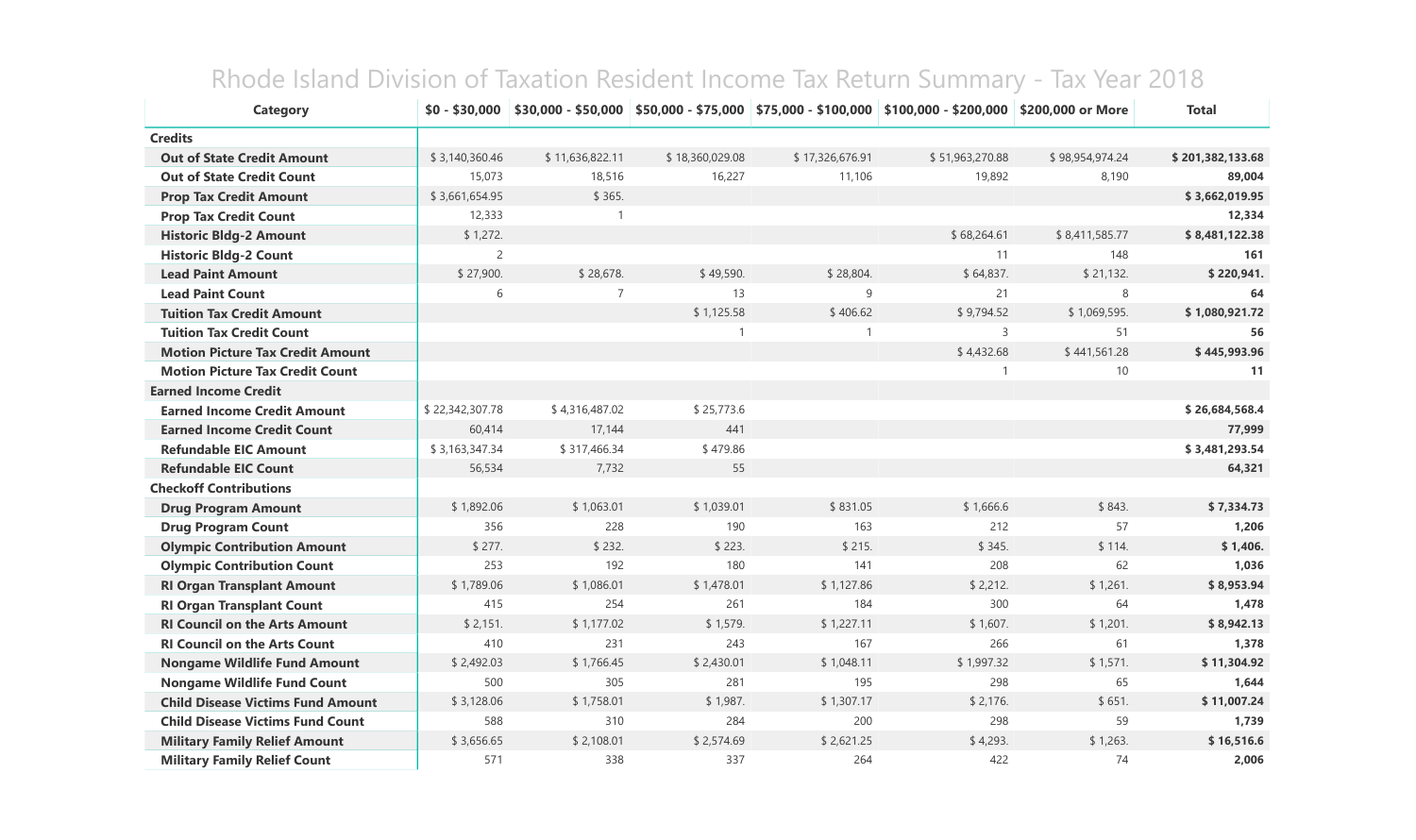| <b>Category</b>                                         |                 |                 |                  |                  | $$0 - $30,000$ $$30,000 - $50,000$ $$50,000 - $75,000$ $$75,000$ $$75,000 - $100,000$ $$100,000 - $200,000$ $$200,000$ or More |                  | <b>Total</b>     |
|---------------------------------------------------------|-----------------|-----------------|------------------|------------------|--------------------------------------------------------------------------------------------------------------------------------|------------------|------------------|
| <b>Payments</b>                                         |                 |                 |                  |                  |                                                                                                                                |                  |                  |
| <b>Sales and Use Tax Amount</b>                         | \$72,588.25     | \$76,904.72     | \$114,392.67     | \$134,904.09     | \$333,692.23                                                                                                                   | \$356,892.43     | \$1,089,374.39   |
| <b>Sales and Use Tax Count</b>                          | 2,811           | 2,081           | 2,642            | 2,471            | 4,907                                                                                                                          | 2,284            | 17,196           |
| <b>Withholding Amount</b>                               | \$74,737,568.45 | \$99,598,733.5  | \$123,106,767.83 | \$111,850,911.46 | \$286,116,284.61                                                                                                               | \$245,187,151.76 | \$940,597,417.61 |
| <b>Withholding Count</b>                                | 151,909         | 79,089          | 63,767           | 42,136           | 67,384                                                                                                                         | 20,547           | 424,832          |
| <b>Estimated Pay Amount</b>                             | \$2,071,738.21  | \$2,076,309.92  | \$4,516,649.41   | \$6,362,362.71   | \$27,371,740.64                                                                                                                | \$136,992,362.75 | \$179,391,163.64 |
| <b>Estimated Pay Count</b>                              | 2,618           | 2,615           | 3,910            | 3,999            | 9,618                                                                                                                          | 8,522            | 31,282           |
| <b>Other Payments Amount</b>                            | \$570,757.91    | \$264,852.18    | \$417,585.32     | \$634,345.69     | \$3,066,491.57                                                                                                                 | \$57,797,055.52  | \$62,751,088.19  |
| <b>Other Payments Count</b>                             | 386             | 333             | 394              | 470              | 1,341                                                                                                                          | 2,339            | 5,263            |
| <b>Balance Due Amount</b>                               | \$1,743,732.04  | \$3,404,570.46  | \$5,037,757.54   | \$6,316,012.01   | \$26,551,749.86                                                                                                                | \$87,980,821.25  | \$131,034,643.17 |
| <b>Balance Due Count</b>                                | 9,650           | 9,770           | 10,853           | 9,206            | 21,952                                                                                                                         | 16,362           | 77,793           |
| <b>Refunds Amount</b>                                   | \$83,539,898.32 | \$49,450,801.48 | \$41,936,020.95  | \$31,994,526.15  | \$42,636,971.72                                                                                                                | \$16,186,803.84  | \$265,745,022.46 |
| <b>Refunds Count</b>                                    | 169,467         | 77,941          | 59,143           | 36,543           | 49,037                                                                                                                         | 4,380            | 396,511          |
| <b>Credit CarryForward Amount</b>                       | \$1,208,207.03  | \$726,672.61    | \$1,140,419.98   | \$1,344,504.91   | \$4,760,206.44                                                                                                                 | \$37,853,864.12  | \$47,033,875.09  |
| <b>Credit CarryForward Count</b>                        | 1,599           | 1,168           | 1,648            | 1,601            | 3,652                                                                                                                          | 3,951            | 13,619           |
| <b>Modifications Increasing Federal AGI</b>             |                 |                 |                  |                  |                                                                                                                                |                  |                  |
| <b>Obligations of Any Other State Amount</b>            | \$3,487,779.92  | \$2,483,206.3   | \$3,970,139.06   | \$4,974,028.7    | \$16,400,217.94                                                                                                                | \$66,989,354.88  | \$98,304,726.8   |
| <b>Obligations of Any Other State Count</b>             | 1,271           | 878             | 1,408            | 1,496            | 4,046                                                                                                                          | 4,647            | 13,746           |
| <b>Fiduciary Adjustment Amount</b>                      | \$1,533,662.49  | \$220,794.      | \$331,873.       | \$295,613.       | \$739,754.                                                                                                                     | \$2,786,287.     | \$5,907,983.49   |
| <b>Fiduciary Adjustment Count</b>                       | 80              | 63              | 71               | 63               | 153                                                                                                                            | 200              | 630              |
| <b>Recapture Family Ed Mods Amount</b>                  | \$200.          | \$6,524.        | \$9.             |                  | \$22,383.                                                                                                                      |                  | \$29,116.        |
| <b>Recapture Family Ed Mods Count</b>                   | $\mathbf{1}$    | $\overline{2}$  | $\mathbf{1}$     |                  | $\overline{3}$                                                                                                                 |                  | $\overline{7}$   |
| <b>Bonus Depreciation and Sec 179 Amount</b>            | \$42,292,250.5  | \$5,453,749.    | \$4,648,842.     | \$4,890,396.63   | \$14,152,973.28                                                                                                                | \$110,159,483.   | \$181,597,694.41 |
| <b>Bonus Depreciation and Sec 179 Count</b>             | 1,254           | 712             | 873              | 748              | 1,684                                                                                                                          | 1,722            | 6,993            |
| <b>Recapture Tuition Mods Amount</b>                    | \$7,464.        | \$3,550.        | \$2,315.         | \$6,070.         | \$11,800.                                                                                                                      | \$18,200.        | \$49,399.        |
| <b>Recapture Tuition Mods Count</b>                     | 3               | 3               | $\overline{4}$   | 6                | $\overline{2}$                                                                                                                 | $\overline{7}$   | 25               |
| <b>Recapture Historic Or Motion Picture Mods Amount</b> |                 |                 |                  | \$7,743.58       |                                                                                                                                |                  | \$7,743.58       |
| <b>Recapture Historic Or Motion Picture Mods Count</b>  |                 |                 |                  | $\mathbf{1}$     |                                                                                                                                |                  |                  |
| <b>Recapture Med Savings Mods Amount</b>                | \$360.          |                 |                  |                  |                                                                                                                                | \$1,838.87       | \$2,198.87       |
| <b>Recapture Med Savings Mods Count</b>                 |                 |                 |                  |                  |                                                                                                                                |                  | $\overline{2}$   |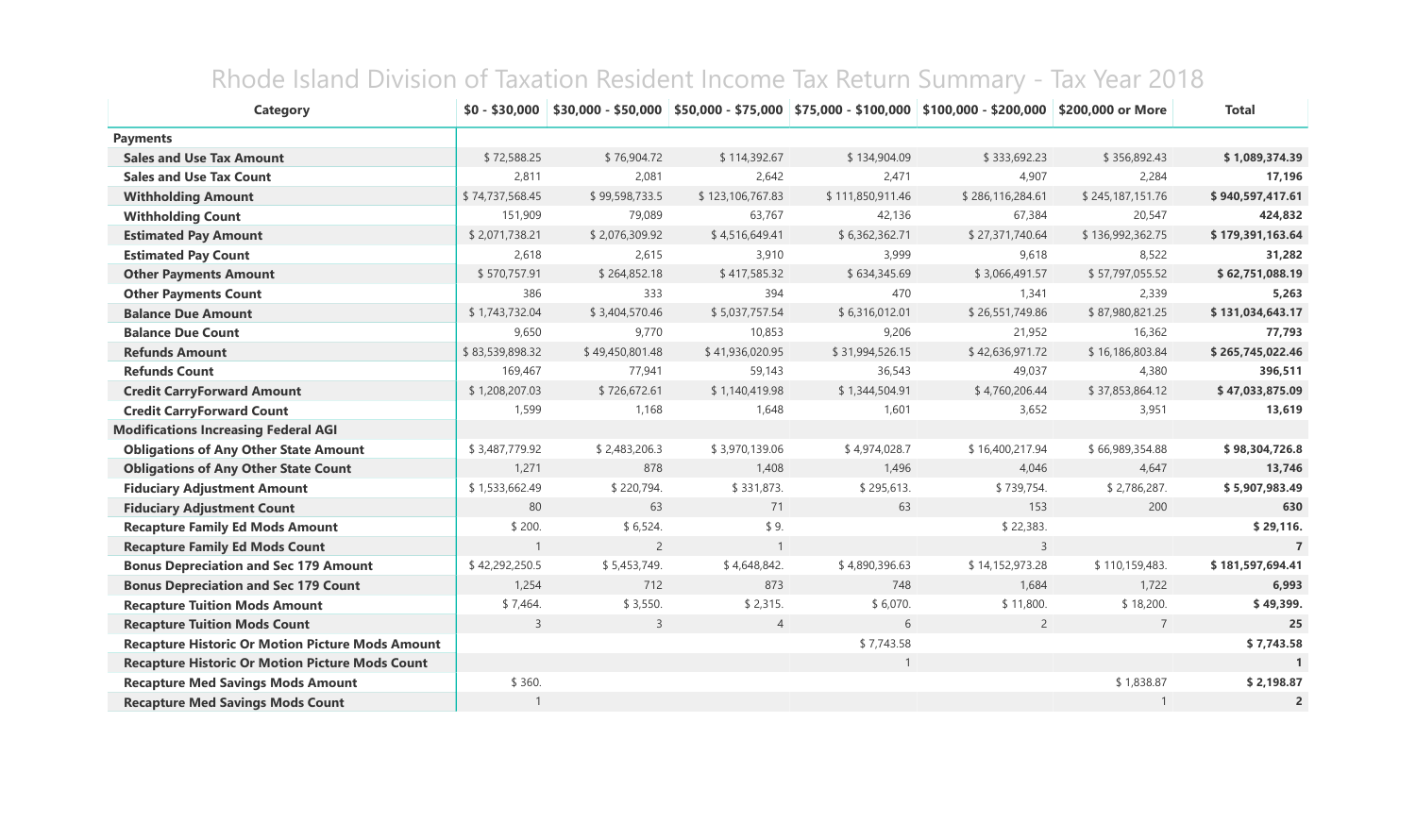| <b>Category</b>                                   | $$0 - $30,000$      | $$30,000 - $50,000$ |                    |                     | \$50,000 - \$75,000   \$75,000 - \$100,000   \$100,000 - \$200,000   \$200,000 or More |                     | <b>Total</b>        |
|---------------------------------------------------|---------------------|---------------------|--------------------|---------------------|----------------------------------------------------------------------------------------|---------------------|---------------------|
| <b>Modifications Decreasing Federal AGI</b>       |                     |                     |                    |                     |                                                                                        |                     |                     |
| <b>Obligations of US Govt Amount</b>              | $-$ \$ 3,221,794.73 | $-$ \$ 2,571,111.51 | $-$ \$4,915,875.72 | $-$ \$ 5,398,743.18 | $-$ \$12,859,986.89                                                                    | $-$ \$17,566,087.3  | $-$ \$46,533,599.33 |
| <b>Obligations of US Govt Count</b>               | 2,674               | 1,402               | 2,011              | 1,793               | 3,787                                                                                  | 2,817               | 14,484              |
| <b>RI Fiduciary Adj Amount</b>                    | $-$ \$404,944.      | $-$ \$76,017.       | $-$ \$ 65,404.     | $-$ \$ 94,342.      | $-$ \$ 215,857.                                                                        | $-$ \$967,804.      | $-$ \$1,824,368.    |
| <b>RI Fiduciary Adj Count</b>                     | 129                 | 64                  | 71                 | 74                  | 150                                                                                    | 184                 | 672                 |
| <b>Rd Facilities Deduction Amount</b>             | $-$ \$ 9,687.       |                     | $-$ \$ 5.          |                     |                                                                                        | $-$ \$ 3,632.       | $-$ \$13,324.       |
| <b>Rd Facilities Deduction Count</b>              | $\mathbf{1}$        |                     | $\mathbf{1}$       |                     |                                                                                        |                     | $\mathbf{3}$        |
| <b>Railroad Retirement Amount</b>                 | $-$ \$746,073.      | $-$ \$1,016,614.    | $-$ \$ 1,429,309.4 | $-$ \$1,504,960.    | $-$ \$1,762,700.                                                                       | $-$ \$ 249,946.     | $-$ \$6,709,602.4   |
| <b>Railroad Retirement Count</b>                  | 82                  | 54                  | 65                 | 47                  | 59                                                                                     | 10                  | 317                 |
| <b>Venture Capital Investment Amount</b>          | $-$ \$ 1,025.       |                     | $-$ \$88.          | $-$ \$ 1,881.       | $-$ \$ 6,567.                                                                          | $-$ \$ 3,484.       | $-$ \$13,045.       |
| <b>Venture Capital Investment Count</b>           | $\mathbf{1}$        |                     | $\mathbf{1}$       | $\overline{1}$      | 3                                                                                      |                     | $\overline{7}$      |
| <b>Family Education Amount</b>                    | $-$ \$ 14,801.      | $-$ \$ 17,850.      | $-$ \$ 29,885.     | $-$ \$ 21,780.      | $-$ \$ 113,481.                                                                        | $-$ \$75,900.       | $-$ \$ 273,697.     |
| <b>Family Education Count</b>                     | 10                  | 15                  | 37                 | 26                  | 98                                                                                     | 56                  | 242                 |
| <b>Tuition Savings Amount</b>                     | $-$ \$42,227.       | $-$ \$ 73,040.      | $-$ \$146,612.03   | $ $284,198.$        | $-$ \$ 1,522,954.                                                                      | $-$ \$1,137,193.    | $-$ \$3,206,224.03  |
| <b>Tuition Savings Count</b>                      | 74                  | 134                 | 244                | 390                 | 1,787                                                                                  | 1,189               | 3,818               |
| <b>Exempt Writers Amount</b>                      | $-$ \$ 159,323.     | $-$ \$ 23,922.      | $-$ \$ 333,219.    | $-$ \$ 39,365.      | $-$ \$ 197,894.                                                                        | $-$ \$ 54,257.89    | -\$807,980.89       |
| <b>Exempt Writers Count</b>                       | 36                  | 10                  | 10                 | 5                   | 13                                                                                     | $\overline{4}$      | 78                  |
| <b>Bonus Depreciation - Mod Decr Amount</b>       | $-$ \$14,500,297.45 | $-$ \$ 1,257,925.   | $-$ \$ 2,166,439.  | $-$ \$1,866,847.03  | $-$ \$5,925,391.84                                                                     | $-$ \$55,070,502.24 | $-$ \$80,787,402.56 |
| <b>Bonus Depreciation - Mod Decr Count</b>        | 2,089               | 1,324               | 1,724              | 1,554               | 3,476                                                                                  | 3,015               | 13,182              |
| <b>Section 179 Depreciation Amount</b>            | $-$ \$1,168,123.    | $-$ \$ 346,824.     | $-$ \$ 369,225.    | $-$ \$404,161.      | $-$ \$ 1,292,851.                                                                      | $-$ \$ 2,992,048.   | $-$ \$6,573,232.    |
| <b>Section 179 Depreciation Count</b>             | 495                 | 275                 | 354                | 371                 | 996                                                                                    | 899                 | 3,390               |
| <b>Jobs Growth Mod Amount</b>                     | $-$ \$ 1,576.       | $-$ \$ 16,161.      |                    | $-$ \$ 1,000.       |                                                                                        |                     | $-$ \$18,737.       |
| <b>Jobs Growth Mod Count</b>                      | $\mathbf{1}$        | $\overline{2}$      |                    | $\overline{1}$      |                                                                                        |                     |                     |
| <b>Options And Investment Mod Amount</b>          | $-$ \$ 2,290.95     | $-$ \$ 343.         | $-$ \$ 3,241.      | $-$ \$ 14,052.      | $-$ \$ 10,911.                                                                         | $-$ \$ 503,662.     | $-$ \$534,499.95    |
| <b>Options And Investment Mod Count</b>           | 3                   | $\overline{1}$      | $\mathbf{1}$       | $\overline{2}$      | 3                                                                                      | $\overline{3}$      | 13                  |
| <b>Tax Incentives Mod Amount</b>                  | $-$ \$ 5,380.       | $-$ \$ 2,724.       | $-$ \$ 8,217.      | $-$ \$ 3,086.       | $-$ \$43,457.                                                                          | $-$ \$ 325,278.     | $-$ \$388,142.      |
| <b>Tax Incentives Mod Count</b>                   | 2                   | $\overline{2}$      | $\overline{4}$     | $\overline{2}$      | $\overline{4}$                                                                         | 15                  | 29                  |
| <b>Historic And Motion Picture Credit Amount</b>  | $-$ \$ 300,101.76   | $-$ \$ 130,512.     | $-$ \$ 112,323.    | $-$ \$18,855.       | $-$ \$ 66,419.                                                                         | $-$ \$ 593.         | -\$628,803.76       |
| <b>Historic And Motion Picture Credit Count</b>   | $\overline{4}$      | 9                   | 17                 | $\overline{7}$      | 13                                                                                     | $\overline{2}$      | 52                  |
| <b>Active Duty Military And Spouse Pay Amount</b> | $-$ \$ 568,765.     | $-$ \$1,127,327.4   | $-$ \$1,569,862.   | $-$ \$1,786,784.    | $-$ \$ 2,538,971.                                                                      | $-$ \$1,107,764.    | $-$ \$8,699,473.4   |
| <b>Active Duty Military And Spouse Pay Count</b>  | 38                  | 37                  | 43                 | 32                  | 39                                                                                     | 11                  | 200                 |
| <b>Medical Savings Exemption Amount</b>           |                     |                     | $-$ \$ 1,540.      |                     |                                                                                        | $-$ \$4,550.        | $-$ \$ 6,090.       |
| <b>Medical Savings Exemption Count</b>            |                     |                     | $\mathbf{1}$       |                     |                                                                                        |                     | $\overline{2}$      |